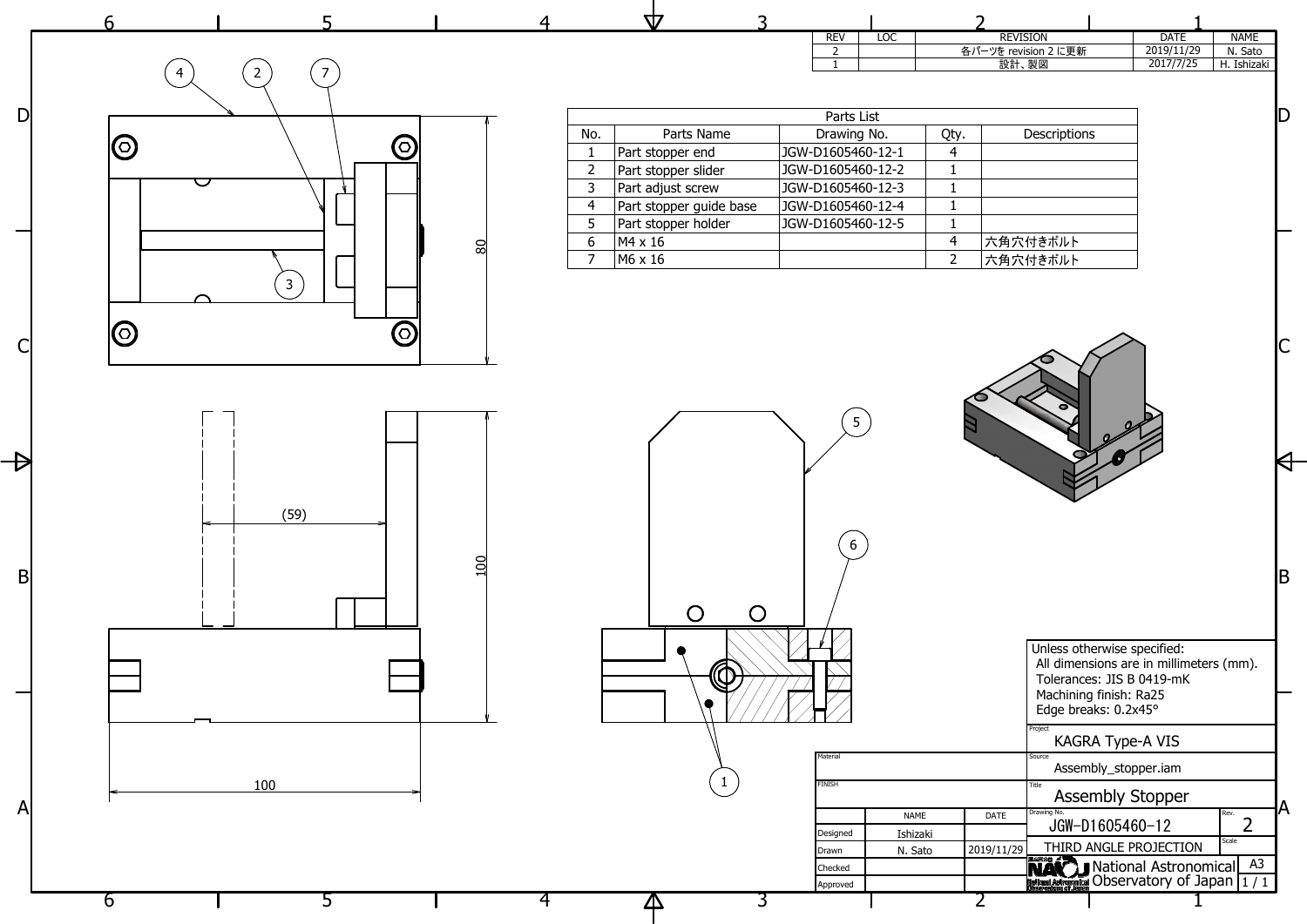

| <b>REVISION</b> |                                            | <b>DATE</b>           | <b>NAME</b>    |   |
|-----------------|--------------------------------------------|-----------------------|----------------|---|
|                 | 面処理変更、Φ4.5穴追加                              | 2019/11/28            | N. Sato        |   |
| 設計、製図           |                                            | 2017/7/27             | H. Ishizaki    |   |
|                 |                                            |                       |                |   |
|                 |                                            |                       |                |   |
|                 |                                            |                       |                |   |
|                 |                                            |                       |                |   |
|                 |                                            |                       |                |   |
|                 |                                            |                       |                |   |
|                 |                                            |                       |                |   |
|                 |                                            |                       |                |   |
|                 |                                            |                       |                |   |
|                 |                                            |                       |                |   |
|                 |                                            |                       |                |   |
|                 |                                            |                       |                |   |
|                 |                                            |                       |                |   |
|                 |                                            |                       |                |   |
|                 | ⊂                                          |                       |                |   |
|                 |                                            |                       |                |   |
|                 |                                            |                       |                |   |
|                 |                                            |                       |                |   |
|                 |                                            |                       |                |   |
|                 |                                            |                       |                |   |
|                 |                                            |                       |                |   |
|                 |                                            |                       |                |   |
|                 |                                            |                       |                |   |
|                 |                                            |                       |                |   |
|                 |                                            |                       |                |   |
|                 |                                            |                       |                |   |
|                 |                                            |                       |                |   |
|                 |                                            |                       |                |   |
|                 |                                            |                       |                |   |
|                 |                                            |                       |                |   |
|                 |                                            |                       |                |   |
|                 |                                            |                       |                | Β |
|                 |                                            |                       |                |   |
|                 |                                            |                       |                |   |
|                 |                                            |                       |                |   |
|                 | Unless otherwise specified:                |                       |                |   |
|                 | All dimensions are in millimeters (mm).    |                       |                |   |
|                 | Tolerances: JIS B 0419-mK                  |                       |                |   |
|                 | Machining finish: Ra25                     |                       |                |   |
|                 | Edge breaks: 0.2x45°                       |                       |                |   |
|                 | Project                                    |                       |                |   |
|                 | <b>KAGRA Type-A VIS</b>                    |                       |                |   |
|                 | Source<br>Part_stopper_end.ipt             |                       |                |   |
|                 | Title                                      |                       |                |   |
|                 | Part Stopper End                           |                       |                |   |
| DATE            | Drawing No.                                |                       | Rev.           | Δ |
|                 | $JGW-D1605460-12-1$                        |                       | フ              |   |
| 9/11/28         | THIRD ANGLE PROJECTION                     |                       | Scale          |   |
|                 | 国立天文台 2                                    | National Astronomical | A <sub>3</sub> |   |
|                 | National Astronomical Observatory of Japan |                       | 1/1            |   |
|                 |                                            |                       |                |   |
|                 |                                            |                       |                |   |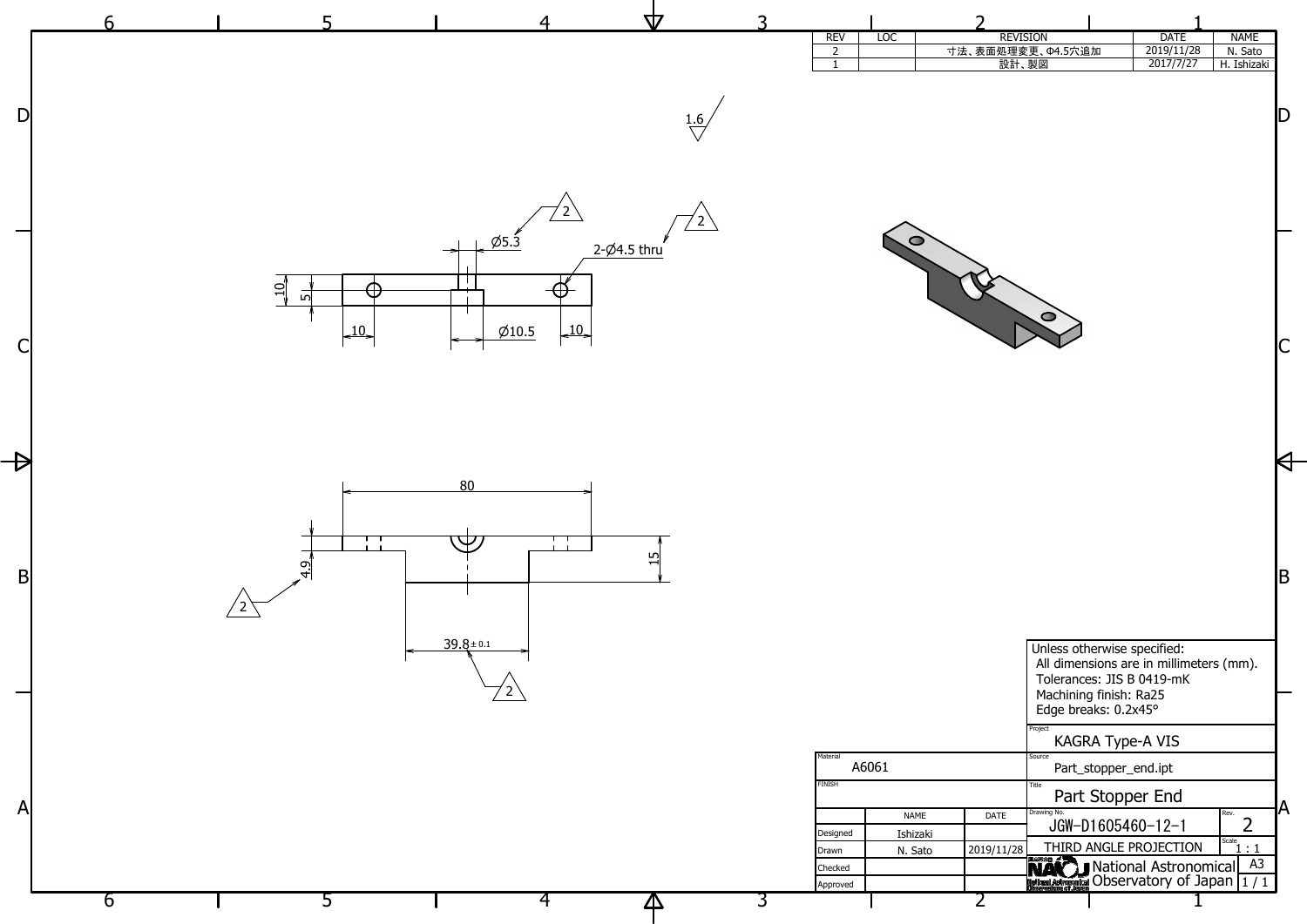

| <b>REVISION</b> |                                                                                                                                                       | <b>DATE</b>             | <b>NAME</b>            |   |
|-----------------|-------------------------------------------------------------------------------------------------------------------------------------------------------|-------------------------|------------------------|---|
| 設計、製図           | 法、表面処理変更                                                                                                                                              | 2019/11/28<br>2017/7/27 | N. Sato<br>H. Ishizaki |   |
|                 |                                                                                                                                                       |                         |                        |   |
|                 |                                                                                                                                                       |                         |                        | D |
|                 |                                                                                                                                                       |                         |                        |   |
|                 |                                                                                                                                                       |                         |                        |   |
|                 |                                                                                                                                                       |                         |                        |   |
|                 |                                                                                                                                                       |                         |                        | B |
|                 | Unless otherwise specified:<br>All dimensions are in millimeters (mm).<br>Tolerances: JIS B 0419-mK<br>Machining finish: Ra25<br>Edge breaks: 0.2x45° |                         |                        |   |
|                 | Project<br>KAGRA Type-A VIS                                                                                                                           |                         |                        |   |
|                 | Source<br>Part_stopper_slider.ipt                                                                                                                     |                         |                        |   |
|                 | Title<br>Part Stopper slider                                                                                                                          |                         |                        | Δ |
| DATE            | Drawing No.<br>$JGW-D1605460-12-2$                                                                                                                    |                         | Rev.                   |   |
| 9/11/28         | THIRD ANGLE PROJECTION<br>国立天文台 ノ                                                                                                                     |                         | Scale<br>: 1           |   |
|                 | <b>National Astrophical Observatory of Japan</b>                                                                                                      | National Astronomical   | A3<br>1/1              |   |
|                 |                                                                                                                                                       |                         |                        |   |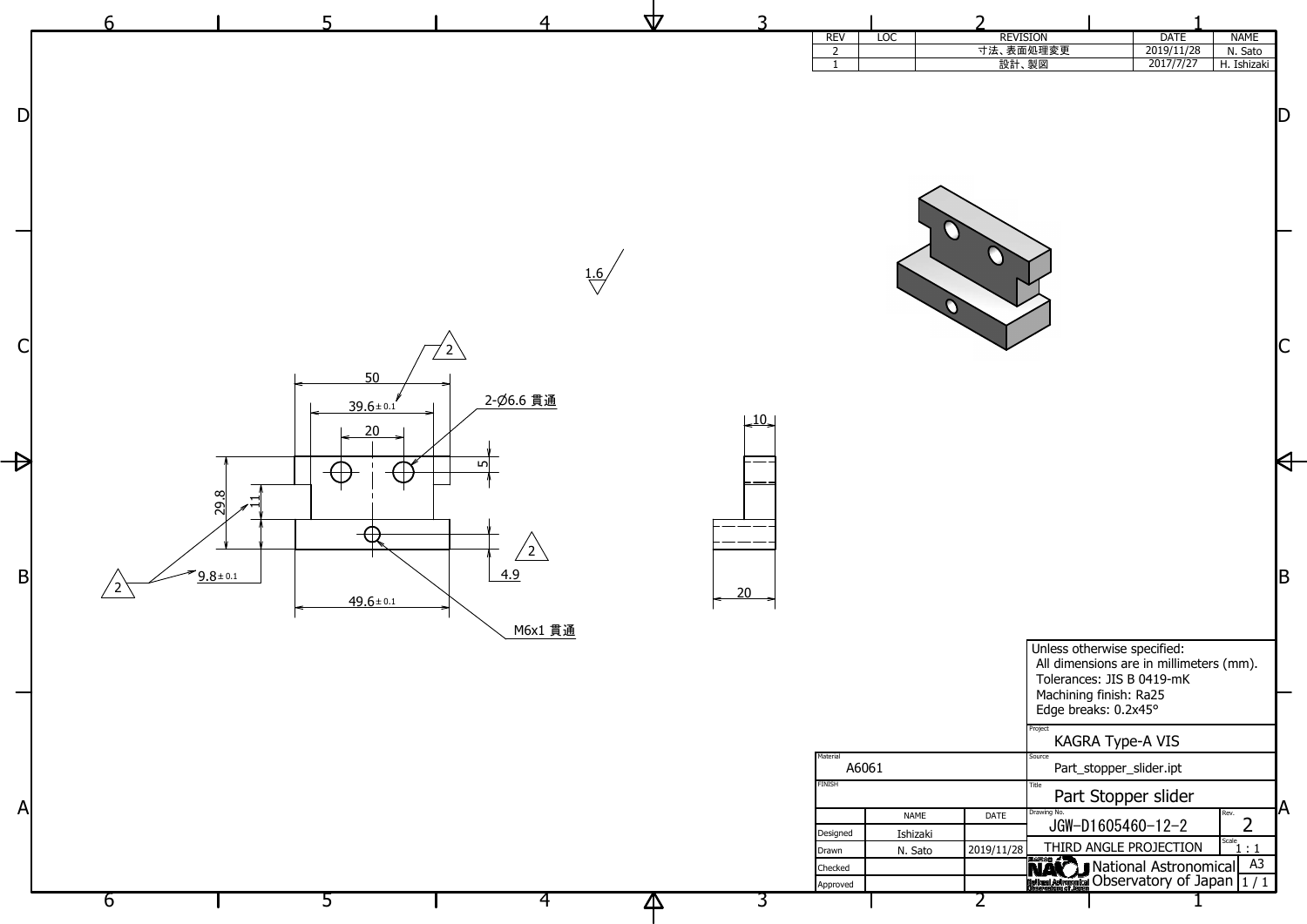

| <b>REVISION</b><br>表面処理変更 |                                                                                                                                                       | <b>DATE</b><br>2019/11/28 | <b>NAME</b>            |   |
|---------------------------|-------------------------------------------------------------------------------------------------------------------------------------------------------|---------------------------|------------------------|---|
| 設計、製図                     |                                                                                                                                                       | 2017/7/27                 | N. Sato<br>H. Ishizaki |   |
|                           |                                                                                                                                                       |                           |                        |   |
|                           |                                                                                                                                                       |                           |                        |   |
|                           |                                                                                                                                                       |                           |                        |   |
|                           |                                                                                                                                                       |                           |                        |   |
|                           |                                                                                                                                                       |                           |                        | B |
|                           | Unless otherwise specified:<br>All dimensions are in millimeters (mm).<br>Tolerances: JIS B 0419-mK<br>Machining finish: Ra25<br>Edge breaks: 0.2x45° |                           |                        |   |
|                           | Project<br>KAGRA Type-A VIS                                                                                                                           |                           |                        |   |
|                           | Source<br>Part_adjust_screw.ipt<br>Title                                                                                                              |                           |                        |   |
| <b>DATE</b>               | Part adjust screw<br>Drawing No.                                                                                                                      |                           | Rev.                   |   |
|                           | $JGW-D1605460-12-3$                                                                                                                                   |                           | Scale                  |   |
| 9/11/28                   | THIRD ANGLE PROJECTION<br>国立天文台 ▲                                                                                                                     | National Astronomical     | -1<br>A <sub>3</sub>   |   |
|                           | National Astronomical Observatory of Japan                                                                                                            |                           | 1/1                    |   |
|                           |                                                                                                                                                       |                           |                        |   |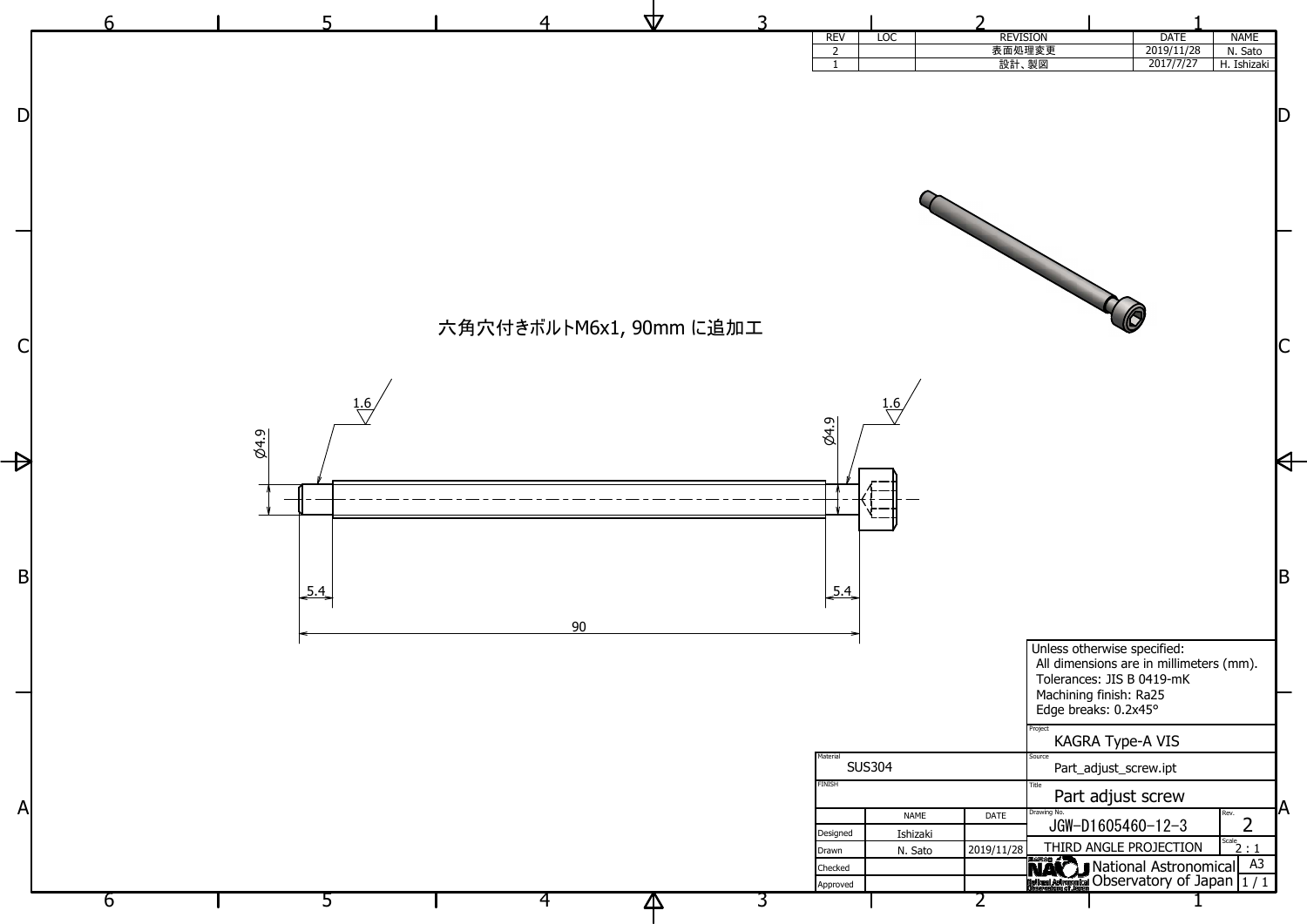| <b>REVISION</b> |                                                                                                                                                       | <b>DATE</b>             | <b>NAME</b>           |   |
|-----------------|-------------------------------------------------------------------------------------------------------------------------------------------------------|-------------------------|-----------------------|---|
|                 | 長面処理変更、Φ8穴とM4追加                                                                                                                                       | 2019/11/28              | N. Sato               |   |
| 設計、製図<br>т      |                                                                                                                                                       | 2017/7/27               | H. Ishizaki           |   |
|                 |                                                                                                                                                       |                         |                       | B |
|                 | Unless otherwise specified:<br>All dimensions are in millimeters (mm).<br>Tolerances: JIS B 0419-mK<br>Machining finish: Ra25<br>Edge breaks: 0.2x45° |                         |                       |   |
|                 | Project<br>KAGRA Type-A VIS<br>Source                                                                                                                 |                         |                       |   |
|                 | Part_stopper_guidebase.ipt<br>Title                                                                                                                   |                         |                       |   |
| <b>DATE</b>     | Drawing No.                                                                                                                                           | Part Stopper guide base | Rev.                  | Δ |
|                 | $JGW-D1605460-12-4$                                                                                                                                   |                         | Scale                 |   |
| 9/11/28         | THIRD ANGLE PROJECTION<br>国立天文台 』                                                                                                                     |                         | : 1                   |   |
|                 | National Astronomical Observatory of Japan                                                                                                            | National Astronomical   | A <sub>3</sub><br>1/1 |   |
|                 |                                                                                                                                                       |                         |                       |   |